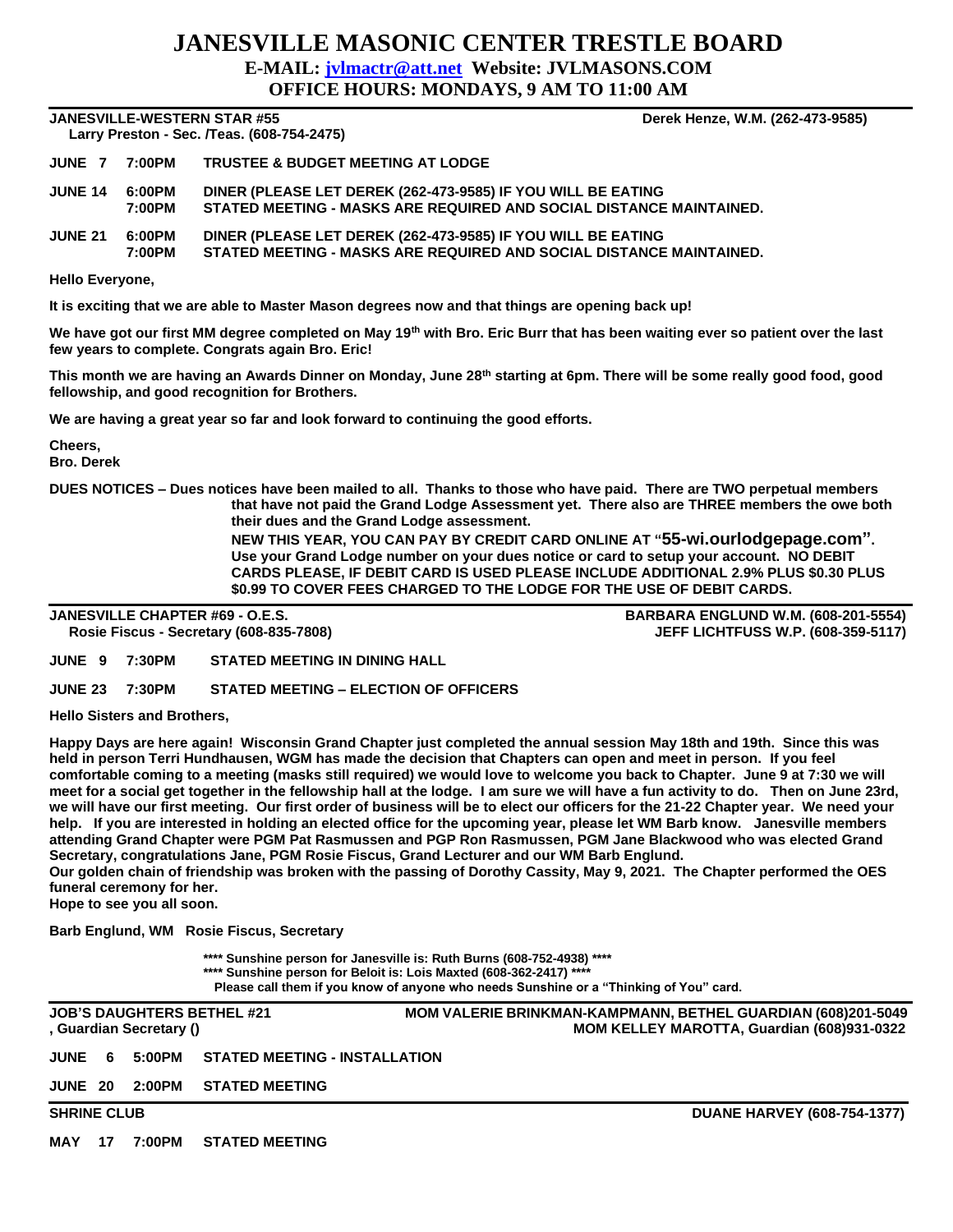

# **JANESVILLE'S TRESTLE-BOARD DESIGNS**

**E-mail: [jvlmactr@ATT.NET](mailto:jvlmactr@ATT.NET) Website: jvlmasons.com**



## *JUNE 2021*

| <b>SUNDAY</b>                                                                              | <b>MONDAY</b>                                                                                                                                  | <b>TUESDAY</b>                                                    | <b>WEDNESDAY</b>                                                                  | <b>THURSDAY</b> | <b>FRIDAY</b>                            | <b>SATURDAY</b>                                                                |
|--------------------------------------------------------------------------------------------|------------------------------------------------------------------------------------------------------------------------------------------------|-------------------------------------------------------------------|-----------------------------------------------------------------------------------|-----------------|------------------------------------------|--------------------------------------------------------------------------------|
|                                                                                            |                                                                                                                                                | 1                                                                 | $\overline{2}$                                                                    | $\overline{3}$  | 4<br><b>KITCHEN</b><br>IN<br><b>USE</b>  | 5<br>MEET, STUDY,<br>FELLOWSHIP,<br><b>AND</b><br><b>BREAKFAST</b><br>9:00 AM  |
| 6<br><b>BETHEL 21</b><br><b>STATED</b><br><b>MEETING</b><br><b>INSTALLATION</b><br>5:00 PM | $\overline{7}$<br><b>JANESVILLE-</b><br><b>WESTERN</b><br><b>STAR</b><br><b>TRUSTEES &amp;</b><br><b>FINANCE</b><br><b>COMMITTEE</b><br>7:00PM | 8<br><b>AMERICAN</b><br><b>LEGION</b><br><b>MEETING</b><br>6:00PM | 9<br><b>CHAPTER 69</b><br><b>OES</b><br>7:30PM<br><b>STATED</b><br><b>MEETING</b> | 10              | 11<br><b>KITCHEN</b><br>IN<br><b>USE</b> | 12<br>MEET, STUDY,<br>FELLOWSHIP,<br><b>AND</b><br><b>BREAKFAST</b><br>9:00 AM |
| 13                                                                                         | 14<br><b>JANESVILLE-</b><br><b>WESTERN</b><br><b>STAR</b><br>#55<br>7:00PM<br><b>MEETING</b>                                                   | 15                                                                | 16                                                                                | 17              | 18<br><b>KITCHEN</b><br>IN<br><b>USE</b> | 19<br>MEET, STUDY,<br>FELLOWSHIP,<br><b>AND</b><br><b>BREAKFAST</b><br>9:00 AM |
| 20<br><b>BETHEL 21</b><br><b>STATED</b><br><b>MEETING</b><br>2:00 PM                       | 21<br><b>BLOOD</b><br><b>DRIVE</b><br>9:30AM-<br>2:30PM<br><b>ZOR SHRINE</b><br><b>CLUB</b><br>7:00PM                                          | 22                                                                | 23<br><b>CHAPTER 69</b><br><b>OES</b><br>7:30PM<br><b>MEETING</b>                 | 24              | 25<br><b>KITCHEN</b><br>IN<br><b>USE</b> | 26<br>MEET, STUDY,<br>FELLOWSHIP,<br><b>AND</b><br><b>BREAKFAST</b><br>9:00 AM |
| 27                                                                                         | 28<br><b>JANESVILLE-</b><br><b>WESTERN</b><br><b>STAR</b><br>#55<br>7:00PM<br><b>MEETING</b>                                                   | 29                                                                | 30                                                                                |                 |                                          |                                                                                |
|                                                                                            |                                                                                                                                                |                                                                   |                                                                                   |                 |                                          |                                                                                |

**AMERICAN RED CROSS BLOOD DRIVE: The Trustees are providing our building to the American Red Cross as a courtesy to the community and the American Red Cross. The American Red Cross will be holding a monthly Blood Drive every third Monday of the month from 9:30 am to 2:30 pm. Please help support them. Walk-ins are welcome but appointments are best. Appointments can be made through the jvlmasons.com website and clicking on the Red Cross icon or by going to redcrossblood.org. The next Blood Drives will be JUNE 21 AND JULY 19.**